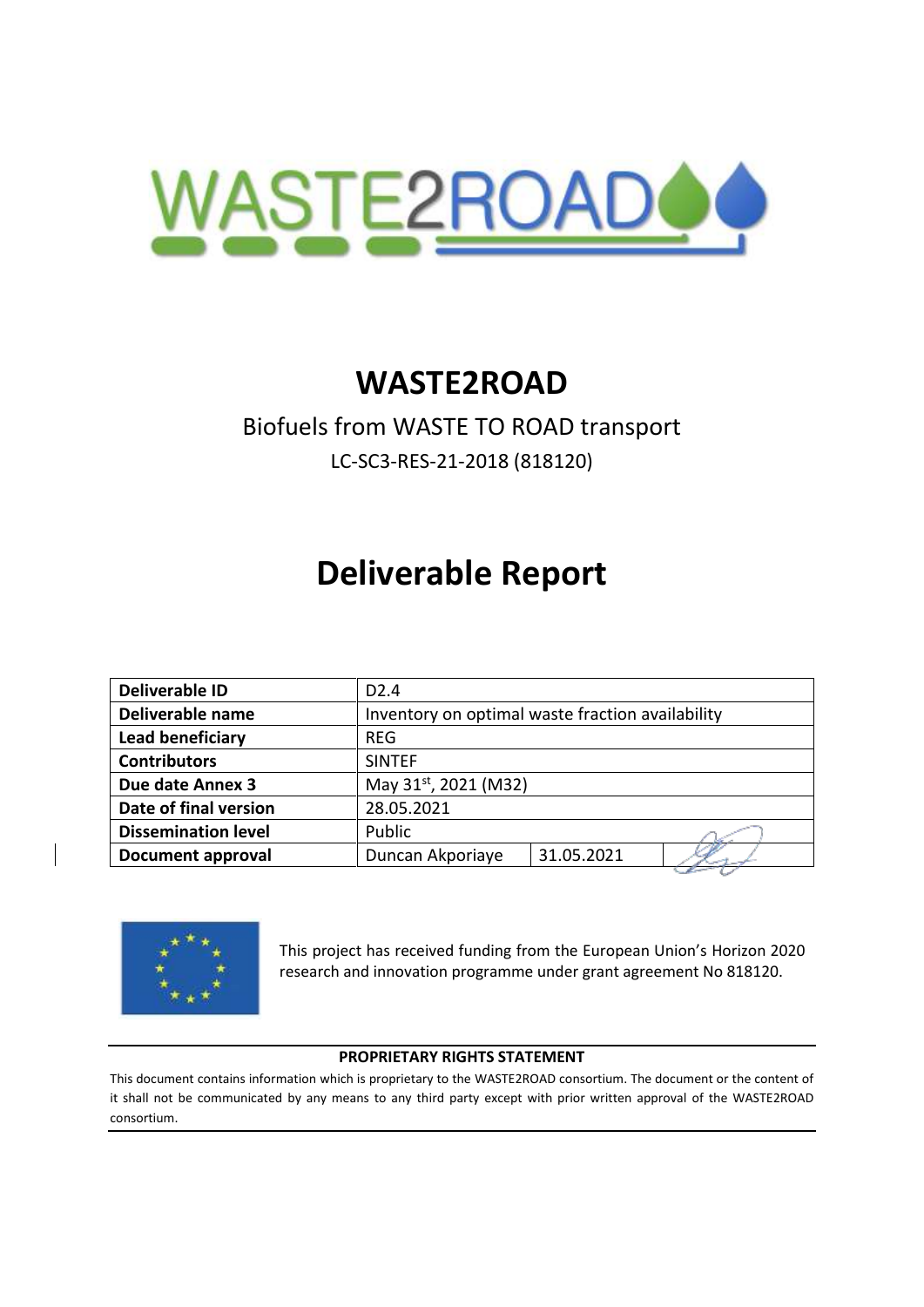

## **Description of the deliverable content and purpose**

Deliverable 2.4 *'Inventory on optimal waste fraction availability'* is linked with Task 2.4 *'European perspective and deployment'*. The main aim of Task 2.4 is to establish an inventory of optimal waste fraction availability in the waste categories of contaminated wood, food residues and black liquor, which are studied in WASTE2ROAD, by quantifying the volumes available and the continuity of feedstock supply for production of advanced biofuels in Europe.

The purpose of D2.4 is to provide an example of an effective waste management strategy by analyzing operational data from the last 3 years of collection, sorting and treatment of biological waste in the City of Oslo. Oslo collects pre-sorted waste from households in different categories (paper, metal, organic, plastic, glass, etc.). The waste is treated in various recycling operations. The report focuses especially on collection, sorting and biological treatment of the organic fraction of the household waste which is utilized in the city of Oslo for biogas and biofertilizer production.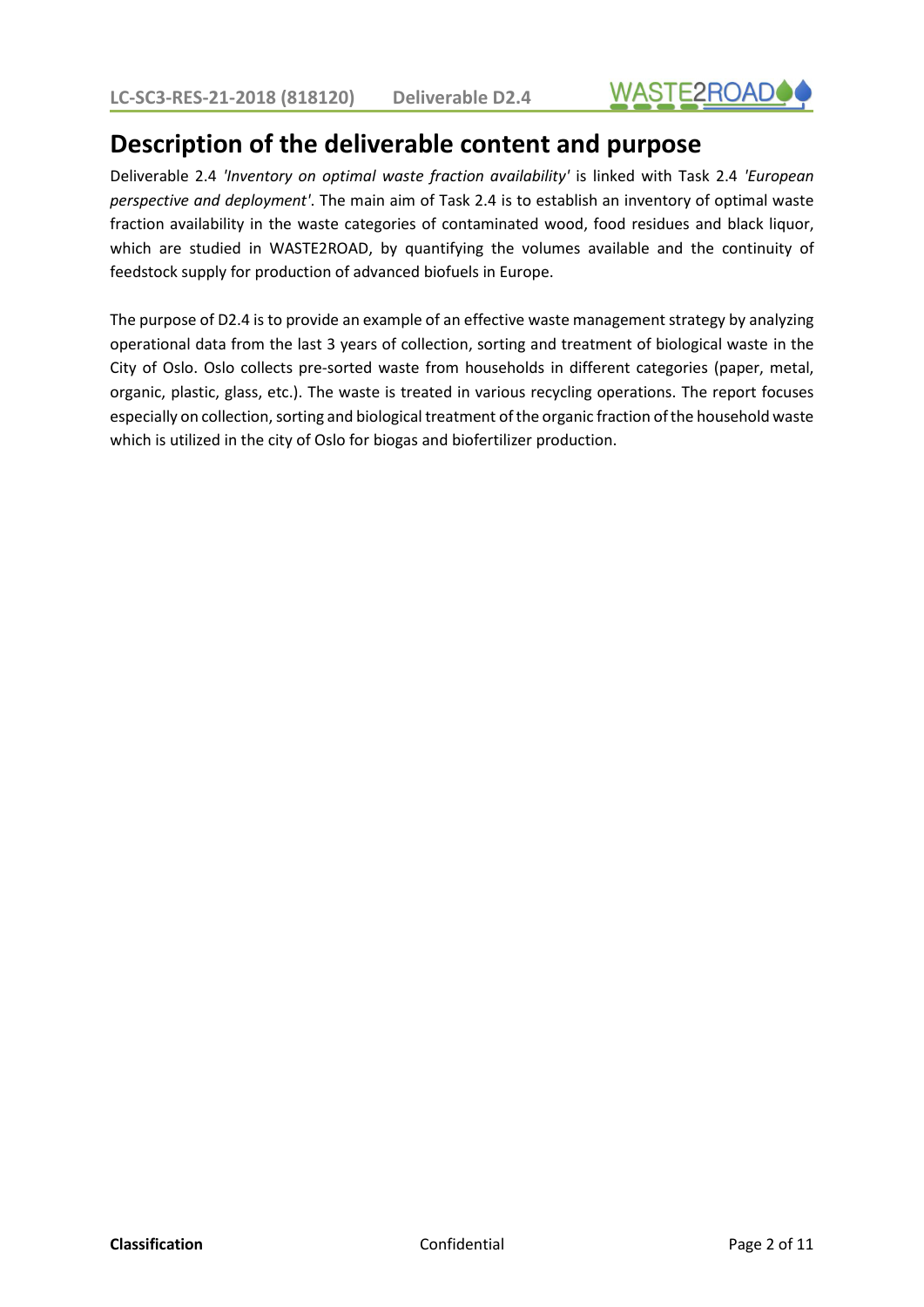

## **Table of Contents**

| $2^{\circ}$  |     |  |
|--------------|-----|--|
|              | 2.1 |  |
|              | 2.2 |  |
|              | 2.3 |  |
|              | 2.4 |  |
|              | 2.5 |  |
| $\mathbf{3}$ |     |  |
|              |     |  |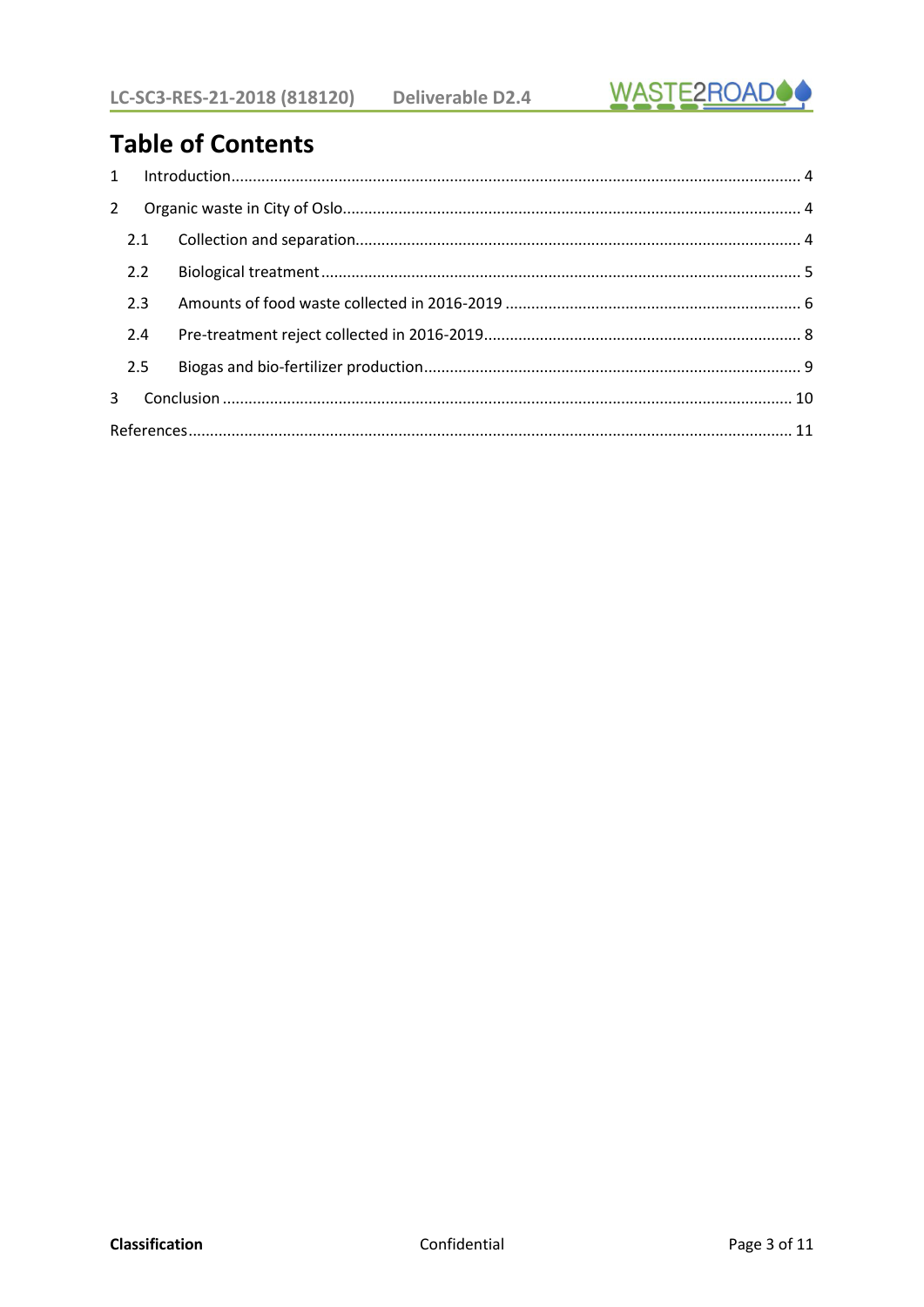# **WASTE2ROAD**

### <span id="page-3-0"></span>**1 Introduction**

This report describes waste collection methods used in the City of Oslo, with focus on household food waste and its treatment. Operational data from the years 2016-2019 are provided. The waste fractions from REG that were tested in WAST2ROAD include pre-treatment reject and digestate. The process, of how these waste fractions are obtained, is described in the report.

### <span id="page-3-1"></span>**2 Organic waste in City of Oslo**

REG (Renovasjons- og gjenvinningsetaten) is responsible for collection, sorting and treatment of waste in the City of Oslo. It collects waste from about 670 000 inhabitants, representing about 12 % of the total Norwegian population. Collection and separation of household food waste, its biological treatment and operational data from the waste sorting facility (in Oslo) and the associated biogas plant (in Romerike) are described in the following sub-chapters.

#### <span id="page-3-2"></span>**2.1 Collection and separation**

The Oslo inhabitants sort their waste in three fractions in differently colored plastic bags in their homes [\(Figure 1\)](#page-3-3). Besides these three waste categories, the inhabitants also collect separately paper/cardboard/drinking cartons, glass/metal and dangerous toxic waste (e.g., batteries). The plastic bags containing plastic, food and residual waste are collected in the same container and transported by trucks to one of the waste management facilities where the waste is optically sorted. The plastic waste is sent for material recovery (not described in this report). The residual mixed waste is incinerated, and the recovered heat is delivered to the city's district heating system. The food waste collected in the green bags is transported to a nearby biogas plant at Romerike where it is further processed.

<span id="page-3-3"></span>

Figure 1: Waste sorting system in households in the City of Oslo: a) sorting at homes, b) garbage collecting truck, c) and d) optical sorting of bags.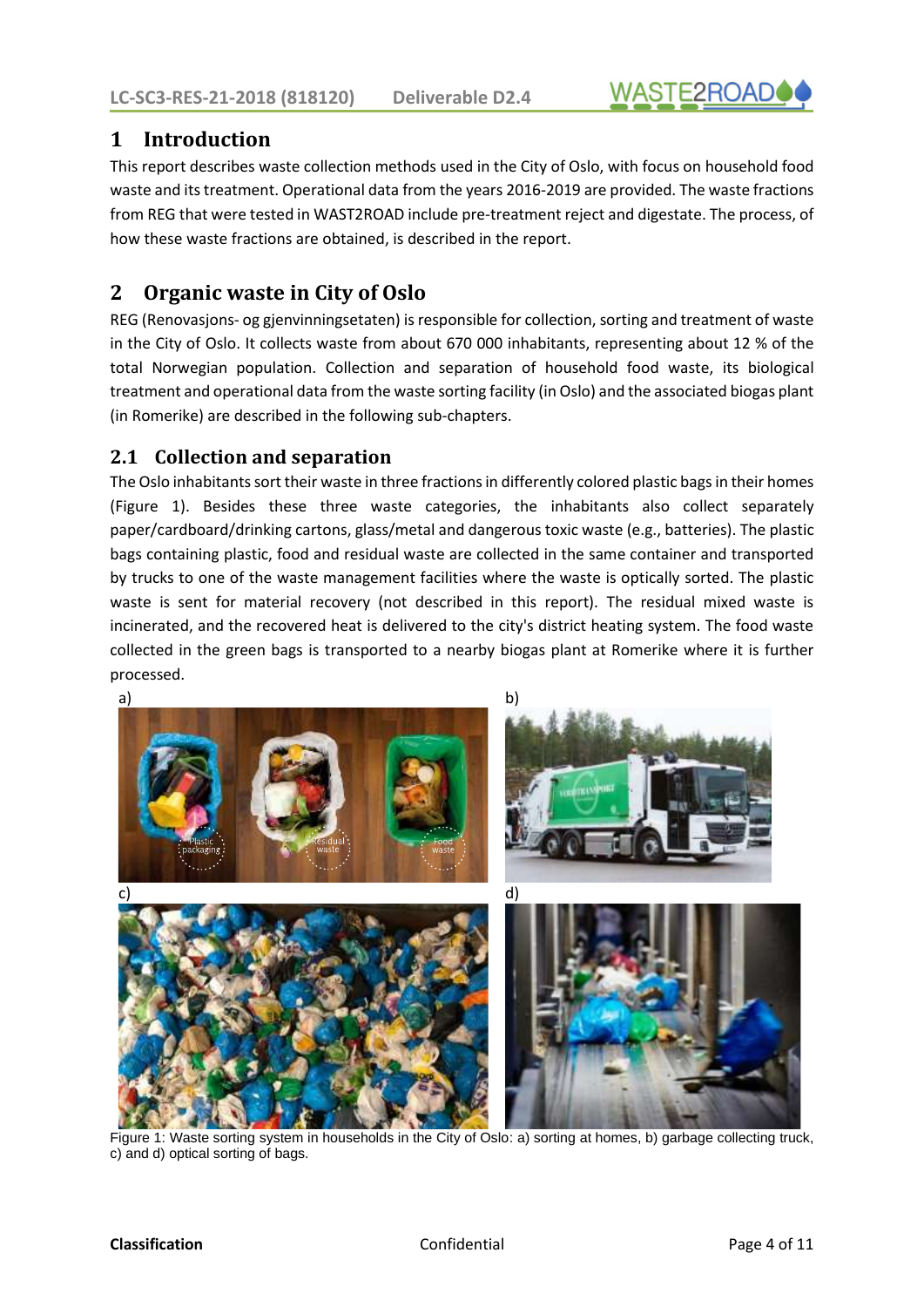

#### <span id="page-4-0"></span>**2.2 Biological treatment**

The Romerike biogas plant receives household food waste in the green bags, as well as liquid food waste from industrial production and food waste from commercial activities and other industries that are not covered by the municipal waste collection system. The food waste from Oslo's households represents about half of all the food waste received at the Romerike biogas plant. To produce biogas, the liquid waste can be pumped directly into the buffer tanks but the solid waste needs to undergo a multi-step pre-treatment process [\[1\]](#page-10-1). The whole process is illustrated i[n Figure 2](#page-5-1) and described below.

In steps 1-3, **'Preparation and removal of unwanted adverse elements'**, a grinder opens up the bags and reduces the size of the raw material. The waste is transported on a belt and unwanted pieces of metal misplaced with the food waste are removed by a magnetic separator. After removal of metals, the waste continues into a bio-separator, where water is added, and plastic, packaging and other unwanted larger objects are sorted out. The size of the particles is reduced and a liquid substrate is formed which passes through a sieve before it is pumped further into a screw press where the remaining unwanted materials are removed. The materials removed in the screw press can be for example larger pieces of vegetables and fibrous materials<sup>1</sup>. Finally, the liquid substrate, free of all unwanted materials, is pressed through a sieve with 10 mm holes.

In step 4, **'Intermediate in storage tanks'**, the liquid substrate is further transferred to temporary storage in three buffer tanks. The purpose of intermediate storage in the buffers is to ensure an even compositional distribution of waste, regardless of the quality of waste deliveries and irregularities in the pre-treatment steps.

In steps 5-7, **'Thermal hydrolysis'**, the substrate is pumped from the buffers into several pressure tanks (thermal hydrolysis process – THP) where it undergoes sterilization. In the pulper, the substrate is preheated to between 80-100 °C and then sent to a reactor tank where the temperature and pressure are elevated to 130 °C and 4,5 bar, respectively, to kill pathogens and other noxious bacteria/fungi. The flash tank is used to damage the cell walls, due to a rapid change of pressures, which makes the material more accessible to the bacteria in the bio-reactor.

In step 8, **'Rotting in the bio-reactors'**, the pre-heated substrate then enters the bio-reactors where it disintegrates by a bacterial culture in anaerobic conditions (anaerobic digestion). The temperature in the bio-reactor is at 38 °C and the retention is about 24 days. The biogas generated in this process consists of approx. 60 % CH<sub>4</sub> and 40 % CO<sub>2</sub>. After 24 days, the material is strongly degraded and a digestate remains<sup>2</sup> The digestate is further treated to produce a bio-fertilizer which can be sold in Norway to farmers.

 $1$ This type of reject contains a significant organic fraction and in WASTE2ROAD, it is defined as pre-treatment reject, which was tested as a feedstock in fast pyrolysis (more information available in D2.2 Waste sorting matrix). <sup>2</sup> Digestate is also one of the feedstocks tested in WASTE2ROAD by both HTL and fast pyrolysis.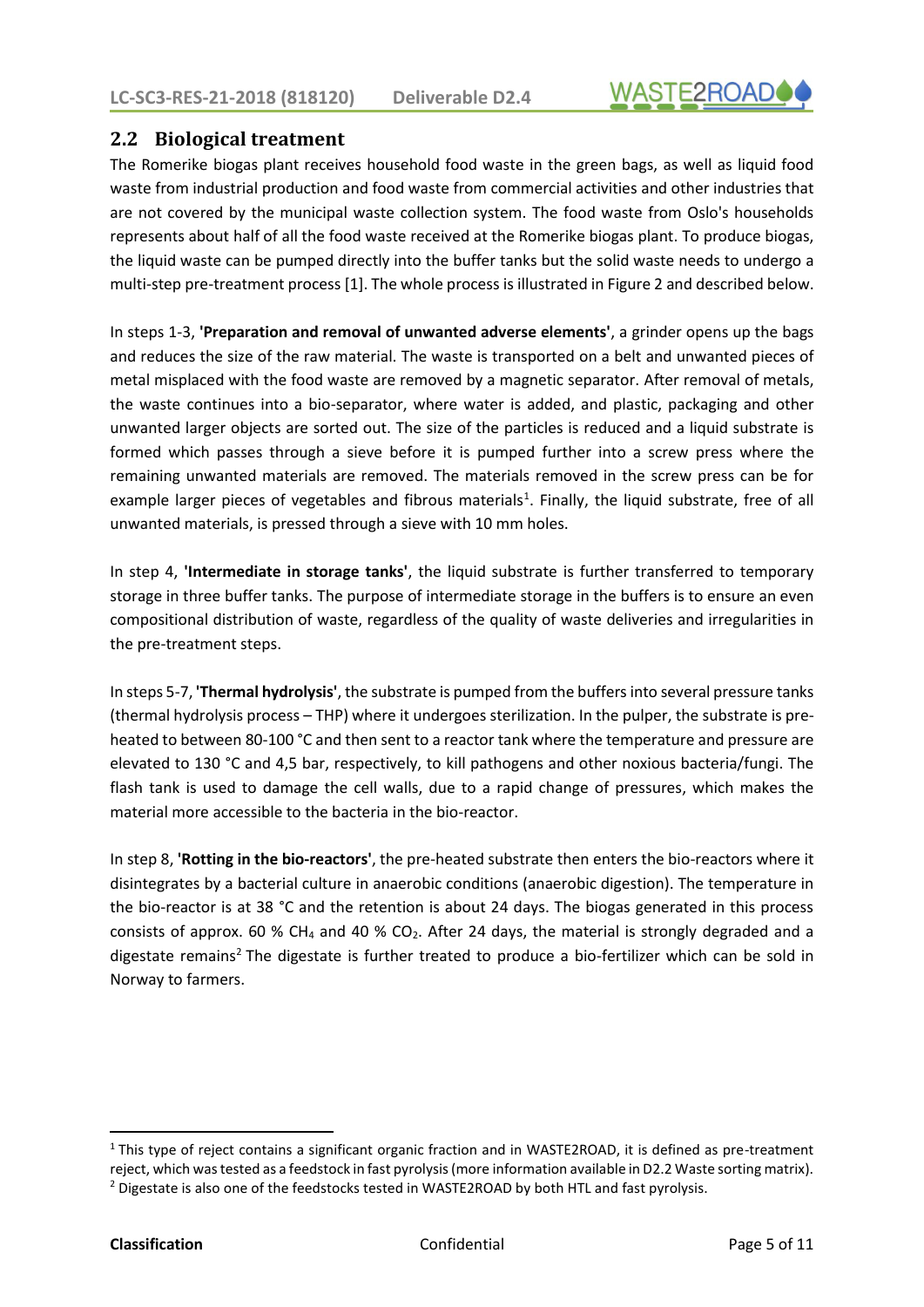



Figure 2: Biological treatment of organic waste collected in Oslo.

#### <span id="page-5-1"></span><span id="page-5-0"></span>**2.3 Amounts of food waste collected in 2016-2019**

The City of Oslo collects and treats between 16-19 ktonnes of food waste from households every year [\(Table 1\)](#page-5-2). This corresponds to about 8-9 % of all the food and wet organic waste collected in Norway. Taking into account the number of inhabitants, the amount of generated household food waste is about 28 kg/capita/year. According to [\[1\]](#page-10-1), this represents about 50 % of all the food waste generated by households. The other 50 % end up in mixed municipal waste due to lack of sorting by the consumers at home. The City of Oslo aims to increase the sorting rate for food waste up to 60 % by 2025 while reducing the food waste generation by 30 %.

During the treatment process, food waste from households is mixed with food waste generated from industrial and commercial activities, including minor amounts of food waste occasionally accepted from other waste management facilities (outside Oslo) and animal manure (not received on regular basis, in the past years mainly for testing purposes). In total, about 30 ktonnes of food and other wet organic waste per year is sent to biogas production in Oslo, the food waste from households representing the share of about 55 – 63 %. This is the maximum amount of waste that can be treated by the biogas plant in Romerike, since its capacity is 30 ktonnes/year.

<span id="page-5-2"></span>Table 1: Amount of food waste (FW) collected from households, industrial and commercial activity, and other types of organic waste sent to biogas production in Oslo.

| Year | <b>FW Oslo</b><br>households<br>(tonnes) | <b>FW Oslo</b><br>industrial/commercial<br>(tonnes) | <b>FW other</b><br>than Oslo<br>(tonnes) | Animal manure<br>(tonnes) | Total<br>(tonnes) |
|------|------------------------------------------|-----------------------------------------------------|------------------------------------------|---------------------------|-------------------|
| 2016 | 16635                                    | 11505                                               | 2055                                     |                           | 30196             |
| 2017 | 17578                                    | 10041                                               | 885                                      | 43                        | 28546             |
| 2018 | 16853                                    | 8612                                                | 1490                                     | 53                        | 27008             |
| 2019 | 18936                                    | 7725                                                | 3488                                     | 122                       | 30272             |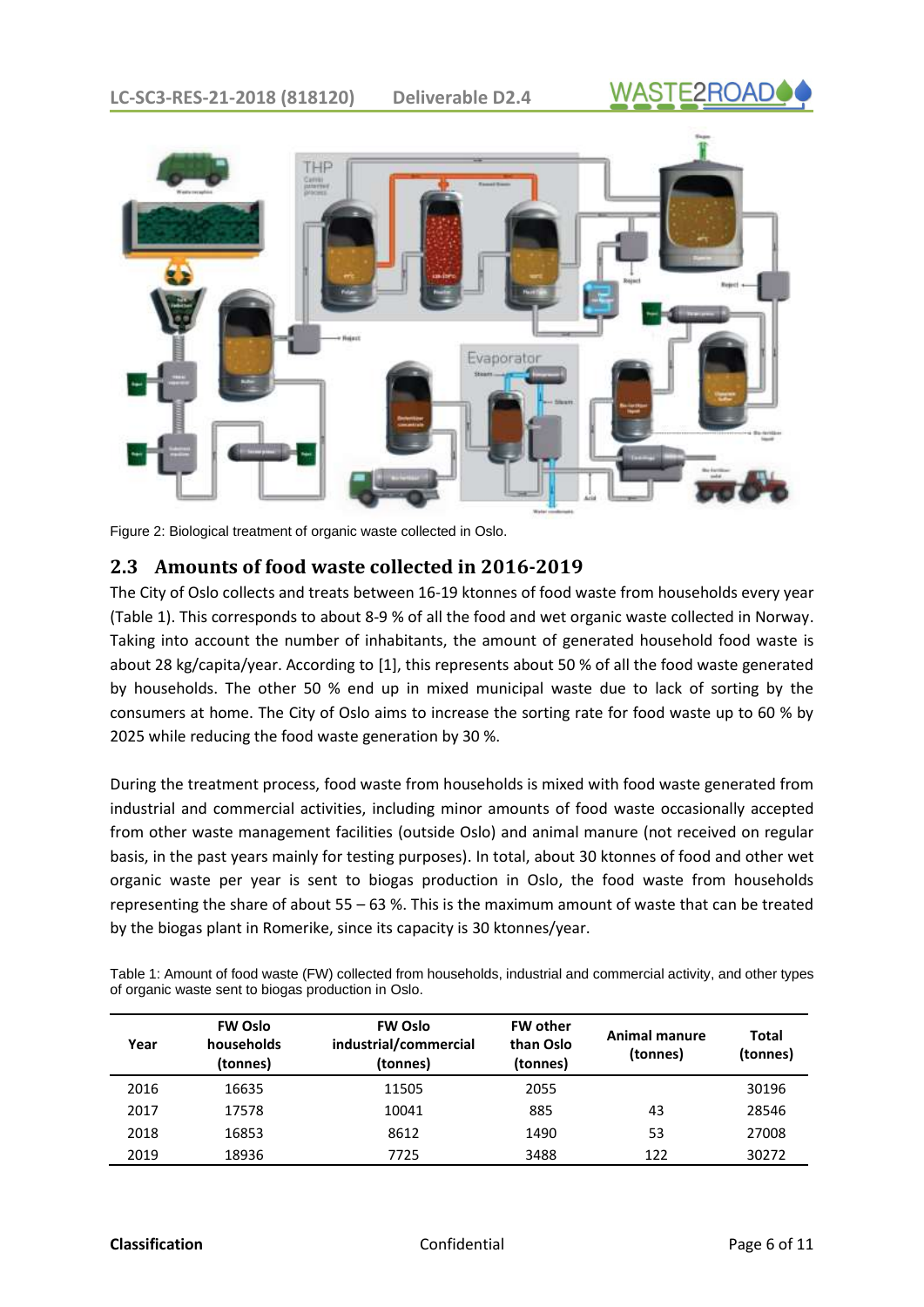

The amount of food waste collected in households on weekly basis in the years 2016 – 2019 is shown in [Figure 3.](#page-6-0) The figure shows that the amount of food waste received throughout the years is quite consistent (on average approx. 320-360 tonnes/week), with a distinct drop around week 30, which corresponds to the summer holidays (July, August). Also, somewhat higher values than average are typically observed in the beginning and at the end of the year, due to Christmas holidays, when the disposal of food waste is higher.



<span id="page-6-0"></span>Figure 3: Food waste collected in Oslo's households on weekly basis in the years 2016-2019.

[Figure 4](#page-7-1) shows the data on the amounts of food waste generated by industrial and commercial activities in the City of Oslo in 2016-2019. This data seems to be much more scattered compared to the data i[n Figure 3.](#page-6-0) The average value of 221 tonnes of industrial food waste per week in 2016 declines throughout the years to 146 tonnes per week in 2019, consistent with the data i[n Table 1.](#page-5-2)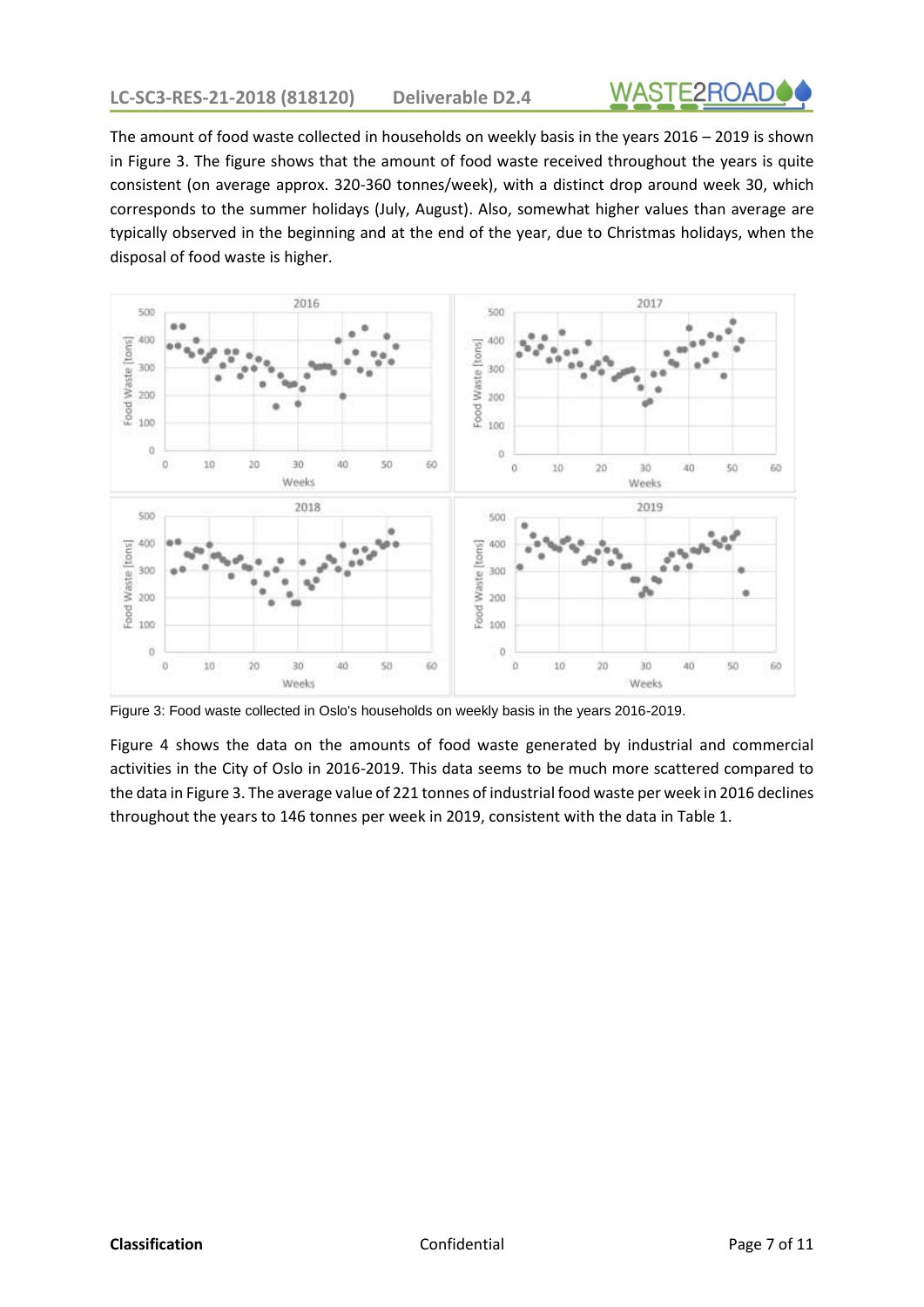**LC-SC3-RES-21-2018 (818120) Deliverable D2.4**





<span id="page-7-1"></span>Figure 4: Food waste collected in industrial and commercial activities in the city of Oslo on weekly basis in the years 2016-2019.

#### <span id="page-7-0"></span>**2.4 Pre-treatment reject collected in 2016-2019**

Pre-treatment reject is a material removed from food waste during the multi-step biological treatment prior to biogas production. It contains a relatively high organic content (mainly fibrous residues rejected by screens in the waste size reduction process in [Figure 2\)](#page-5-1) but also contaminants such as pieces of glass, plastic from packaging or green bags as shown in [Figure 5.](#page-7-2)



Figure 5: Pre-treatment reject.

<span id="page-7-2"></span>The pre-treatment reject is today sent to incineration, however, due to the relatively high organic fraction, it could also be an interesting feedstock for bio-conversion, assuming the contaminants can be removed.

The amount of pre-treatment reject in the years 2016-2019 is given in [Table 2.](#page-8-1) This, compared with the numbers in [Table 1,](#page-5-2) represents about 20 % of the total food waste amount sent to biological treatment.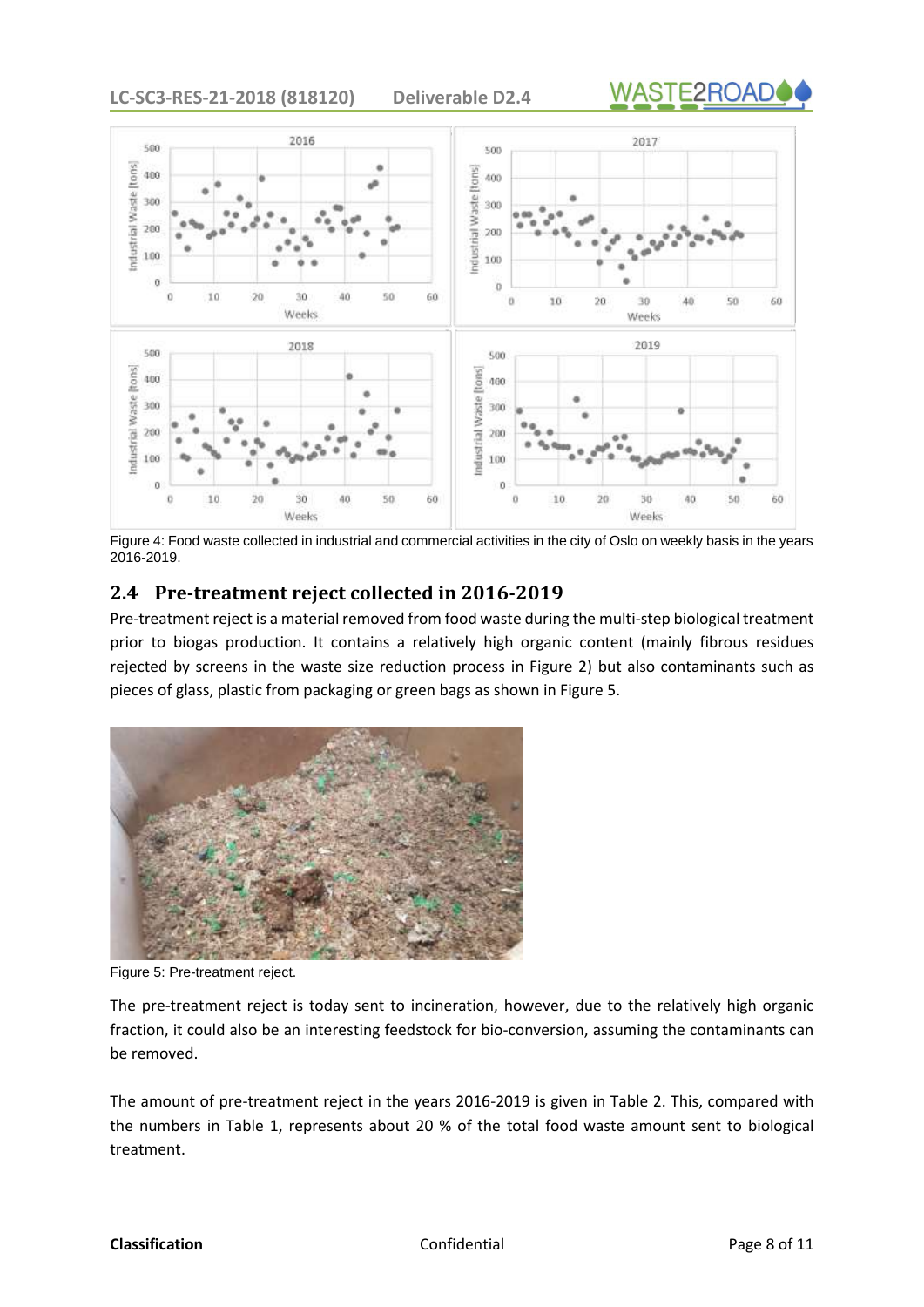

<span id="page-8-1"></span>Table 2: Amount of pre-treatment reject in the years of 2016-2019.

| Year | <b>Reject (tonnes)</b> |
|------|------------------------|
| 2016 | 5597                   |
| 2017 | 5935                   |
| 2018 | 5115                   |
| 2019 | 5919                   |

#### The data on pre-treatment reject collected on weekly basis is shown in [Figure 6](#page-8-2)



<span id="page-8-2"></span>Figure 6: Pre-treatment reject collected on weekly basis.

There is some degree of fluctuation in the amount of reject on weekly basis. The amounts tend to be in general lower during the summer vacation period (around week 30) consistent with the trend observed in food waste generation in households.

#### <span id="page-8-0"></span>**2.5 Biogas and bio-fertilizer production**

The food waste collected in the City of Oslo is primarily used for biogas and biofertilizer production. As shown i[n Figure 7,](#page-9-1) the produced biogas is partly flared (due to larger volumes of biogas produced than can be handled in the upgrading facility), partly used internally for energy and partly sent to upgrading to produce bio-methane which is used in the City of Oslo as transport fuel (buses and heavy vehicles). The amount of upgraded biogas has been increasing in the years of 2016-2019, reaching 57 % of the total biogas production in 2019. This is mainly due to improvements and optimization of the biogas plant infrastructure.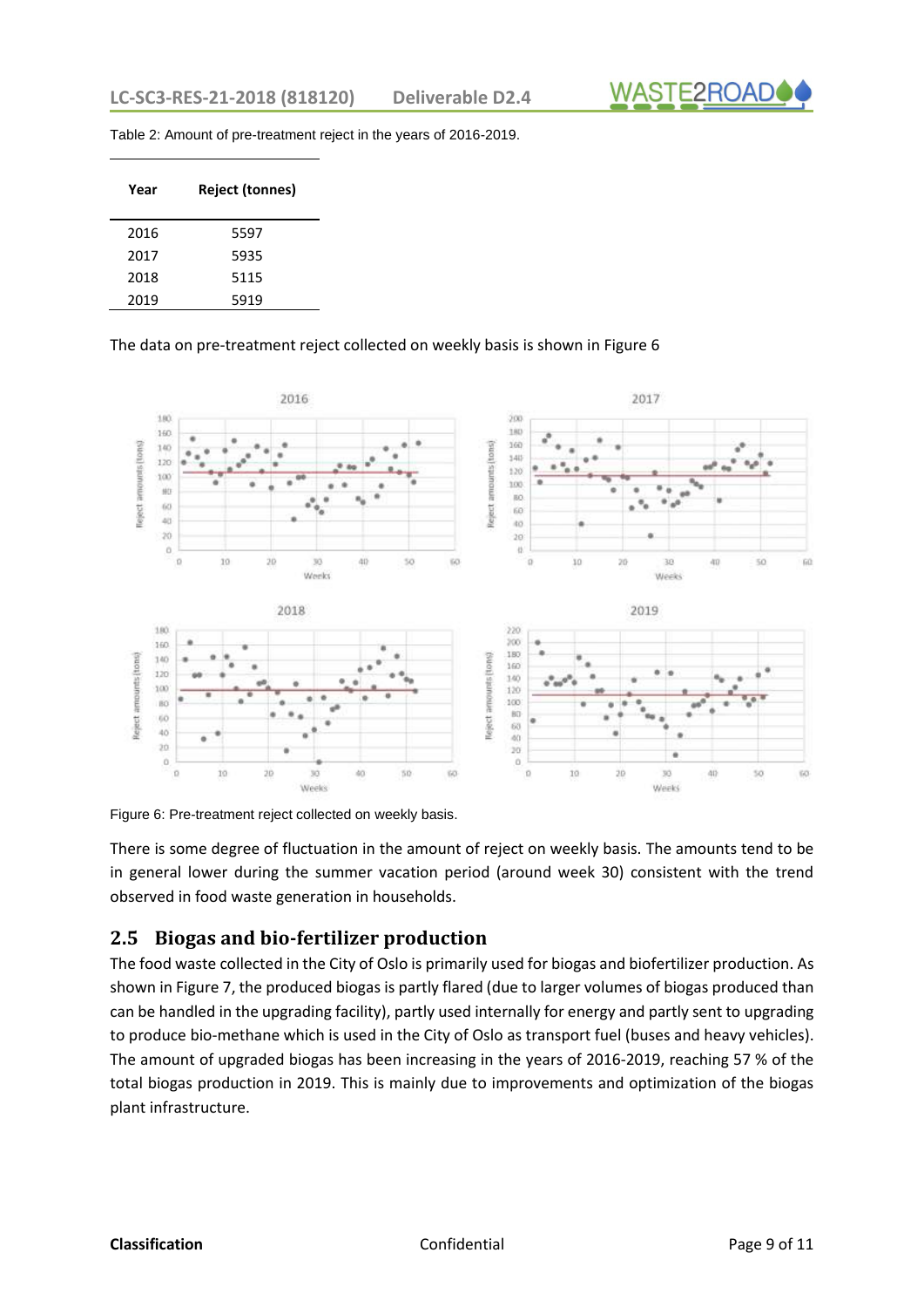



Figure 7: Distribution of the total biogas production in 2019: "Fakkel" means Flared, "Internforbruk" means Internal Use, "Sendt til oppgradring" means Sent to upgrading [\[4\]](#page-10-2).

<span id="page-9-1"></span>The remaining material remaining in the bio-reactors after digestion is called digestate. Digestate contains important nutrients, such as phosphorus, nitrogen potassium and organic material and in Norway, it can be used as bio-fertilizer. Digestate is in the Romerike biogas plant utilized to produced three forms of fertilizer:

- **Dewatered/liquid** the digestate is transported from the reactor tank to the buffer tank, where it is filtered and then made into liquid biofertilizer.
- **Solid**  the liquid digestate is centrifuged, creating a solid organic material which is highly suitable for improving soil quality. The product is rich in phosphorous.
- **Bioconcentrate**  biowater after centrifugation is acidified, evaporated and accumulated. Concentrated biofertilizer is rich in potassium and nitrogen. The digestate is a sustainable alternative to chemical fertilizers. By recycling food waste and converting it to biofertilizer, we are creating a life cycle, whereby organic material and valuable nutrients from the food waste are used in the product of food. Products based on biofertilizer can be adapted to many different target groups, and used in agriculture, horticulture, gardens and for road construction [\[6\]](#page-10-3).

The amount of produced biogas and bio-fertilizer in the years of 2016-2019 is shown i[n Table 3.](#page-9-2)

| Year | Produced biogas (Nm <sup>3</sup> ) | Sold bio-fertilizer (tonnes) |
|------|------------------------------------|------------------------------|
| 2016 | 2 907 955                          | 44 849                       |
| 2017 | 2 641 548                          | 45 118                       |
| 2018 | 3 0 3 1 9 2 3                      | 33 7 7 5                     |
| 2019 | 4 9 14 8 41                        | 47 778                       |

<span id="page-9-2"></span>Table 3: Amounts of produced biogas and bio-fertilizer in the years 2016-2019 [\[4,](#page-10-2) [5\]](#page-10-4).

### <span id="page-9-0"></span>**3 Conclusion**

This report presents operational data on food waste handled by Oslo Municipality in years 2016-2019 and describes its treatment process. Information about how much food waste is generated in source sorted per inhabitant in the City of Oslo is provided. This gives an input to WP5 on feedstock amount available for potential production of advanced biofuels based on food residue value chain with hydrothermal liquefaction as the bio-conversion technology.